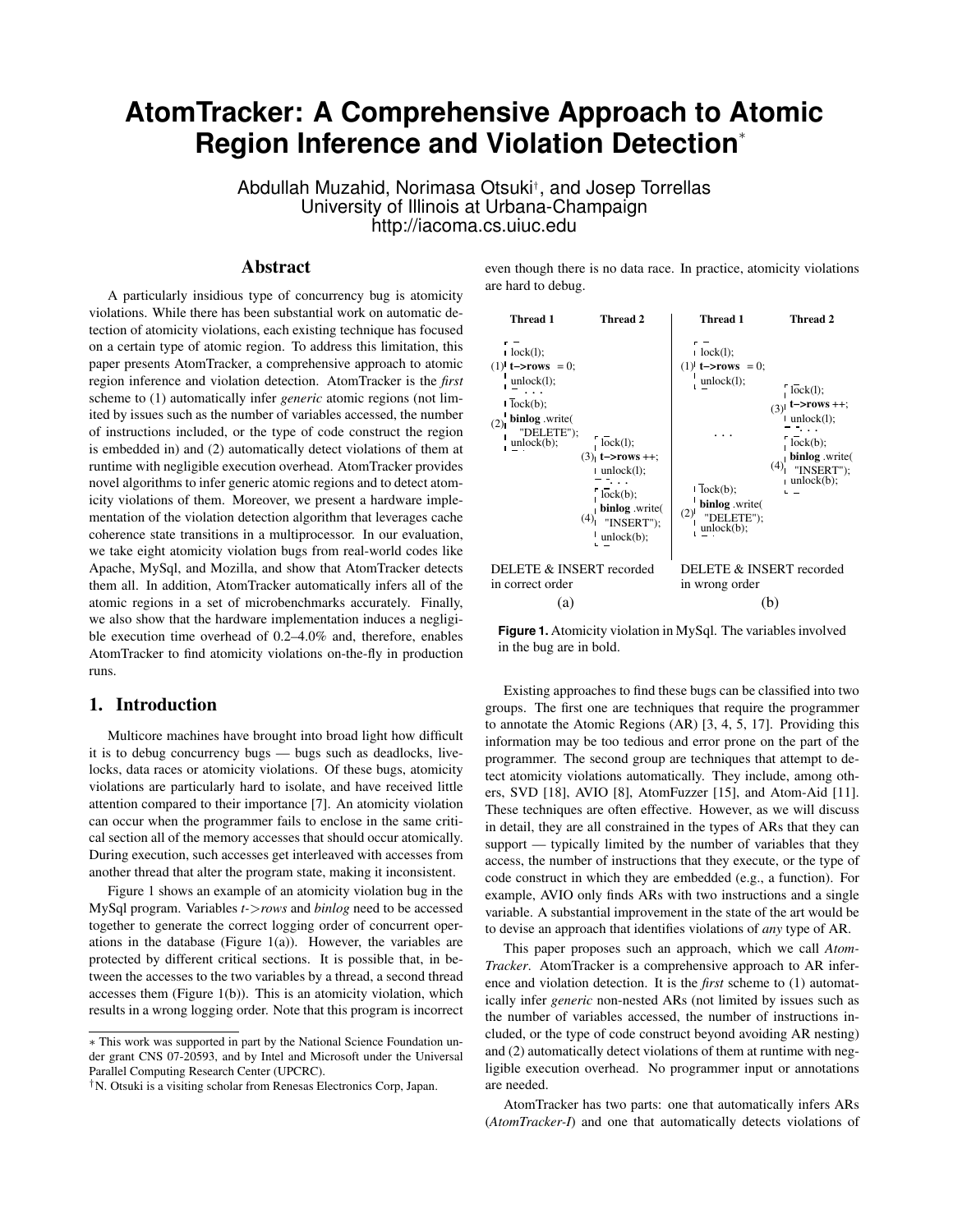their atomicity (*AtomTracker-D*). AtomTracker-I infers generic ARs by analyzing annotation-free memory traces of test runs of the program. AtomTracker-I's main contribution is a novel algorithm that works by greedily joining successive references of a thread into an AR if the other threads do not conflict. AtomTracker-I does not require any semantic knowledge of the program. It is the first algorithm of its kind.

AtomTracker-D takes the set of ARs and detects violations of their atomicity at runtime. AtomTracker-D's first contribution is an algorithm for atomicity violation detection. It checks if concurrently-executing ARs can be made to appear to execute in sequence by taking one reference at a time and reconsidering the relative order of the ARs. The second contribution is a *hardware implementation* of AtomTracker-D in a shared-memory multiprocessor that leverages cache coherence state transitions. It induces a negligible execution time overhead and, therefore, can be on during production runs.

We evaluate AtomTracker by using eight atomicity violation bugs from real-world applications such as Apache, MySql and Mozilla. The results show that AtomTracker correctly detects them all, which is not possible with any of the existing schemes. In addition, AtomTracker automatically infers all of the ARs in a set of microbenchmarks accurately. Finally, the hardware implementation induces an execution time overhead of 0.2–4.0% and, therefore, enables AtomTracker to find atomicity violations on-the-fly in production runs.

This paper is organized as follows: Section 2 gives a background; Sections 3 and 4 describe the AtomTracker-I and AtomTracker-D algorithms; Section 5 presents the hardware implementation; Section 6 shows our evaluation; Section 7 discusses our scheme's main limitation; and Section 8 concludes.

# 2. Background: Atomicity Violation Detection

The state of the art in atomicity violation detection without annotations is set by SVD [18], AVIO [8], MUVI [6], Atom-Fuzzer [15], PSet [19], Atom-Aid [11], and Bugaboo [9]. SVD [18] proposes the Computational Unit (CU) concept, which approximates a limited type of AR. The idea is that, after a thread has written to a shared variable, when it reads it again, it starts a new CU. As a program runs, SVD computes CUs based on the observed dependencies. SVD reports violations when CUs are interleaved with unserializable writes from other threads. While SVD is effective, it only looks for violations of the limited set of ARs considered.

AVIO [8] looks for ARs composed of only a single variable and two instructions. AVIO uses memory traces of correct executions of the program to train the algorithm. If two instructions in a thread that access the same shared variable are never found to be interleaved unserializably by an access from another thread while training, then AVIO assumes that these two instructions are intended to be atomic by the programmer. Consequently, AVIO reports violations when these instructions are interleaved unserializably in production runs.

MUVI [6] is a step toward handling multiple variables. It finds access correlations among multiple variables. Variables that are accessed together for some minimum number of times are likely to be related. These variables should be protected by the same lock. The MUVI paper shows how to use correlation information in a race detector. It claims that this information would be hard to use to detect multi-variable atomicity violations.

AtomFuzzer [15] looks for the case when a lock is grabbed multiple times in the same function. It reckons that this pattern suggests an atomicity violation bug. This is because functions are likely to be atomic.

PSet [19] detects and avoids concurrency bugs by embedding in the binary legal interleavings obtained from training runs. This is done by specifying which memory operation depends upon which other remote memory operations. If, at runtime, an unexpected interleaving is observed, the system reports a potential bug. Bugaboo [9] extends this work by adding context information to the interleavings. A given interleaving is acceptable under an certain program context, while it is not under a different one. These two works do not specifically target atomicity violations, but can be used to detect unusual interleavings that uncover such violations.

Atom-Aid [11] detects and survives atomicity violations in hardware. It uses a special multiprocessor architecture that executes blocks of instructions atomically. Therefore, ARs are determined by the blocking hardware, and are subject to a certain size restriction. Because cache overflow disables block atomicity, the scheme may not be able to ensure the detection of atomicity violations in a given set of ARs.

A recent work that can detect multi-variable atomicity violations is ColorSafe [10]. This scheme requires *annotations* of which groups of variables are related (i.e., have the same color). Then, the system reports a violation when a thread's accesses to same-color variables are interleaved by another thread's access to a variable of that color.

While the work in this area has made great strides, it is still limited, considering the many dimensions of the problem. Our scheme, AtomTracker, differs from these proposals in that it is the first one to work with annotation-free *arbitrary* (non-nested) ARs. Such ARs are not constrained in the number of variables, number of instructions, or type of code construct (e.g., a function). Moreover, Atom-Tracker both automatically *infers* ARs in a program (AtomTracker-I) and automatically *detects* atomicity violations of these ARs at runtime (AtomTracker-D). All this makes AtomTracker the first of its kind.

# 3. AtomTracker-I: Automatic Inference of Atomic Regions

AtomTracker-I automatically infers ARs from a program by training on the memory traces of many correct executions of the program. Training on correct runs of programs is a feasible and commonly-used approach in software-development groups. It is also used in many proposed debugging tools, such as AVIO [8] or PSet [19].

AtomTracker-I does not require any manual annotation from the programmer. The key idea is to scan the dynamic memory reference trace of a thread, and *greedily try to join* successive references of the thread into a common AR — for as long as the references of the other threads do not conflict with this newly-formed AR. The operation is repeated for the references of each thread in turn, and then for each training file. The output of AtomTracker-I is a list of static AR entry and exit points in the program.

With this algorithm, the analysis of the first trace file typically generates a set of large ARs. Later, as we process another trace file, we may find evidence that an AR should be broken into two or more smaller ARs. As we process more files, ARs will tend to get more numerous and smaller. When the set of ARs does not change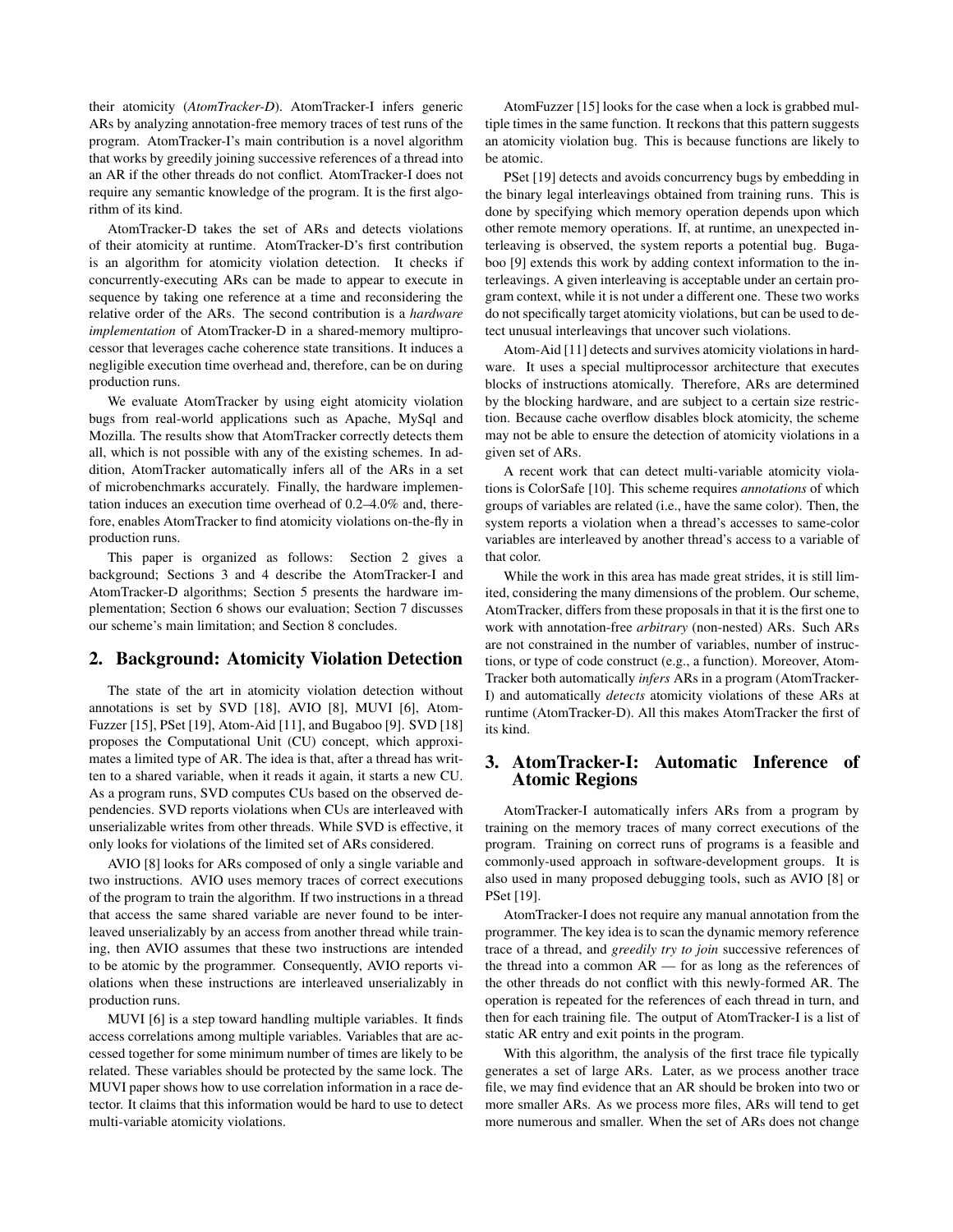

**Figure 2.** Basic AtomTracker-I algorithm for inferring ARs.

anymore, we assume that we have found the actual ARs. The rationale is that if a set of accesses by a thread are found to be atomic in all the correct runs, then the programmer likely intends them to be atomic. As we can see, this algorithm extracts any arbitrary AR, unconstrained in the number of variables, number of instructions, or type of code construct.

Next, we describe the basic algorithm, some design decisions, and two examples.

#### 3.1. Basic AtomTracker-I Algorithm

AtomTracker-I processes multithreaded traces of a program's memory accesses. A trace file has an ordered list of records from several threads collected during an execution of the program. Each record contains the thread ID, PC, address accessed, and whether it is a load or a store. AtomTracker-I processes many trace files of correct runs.

The algorithm works by greedily trying to join successive references of a thread into an AR. The goal is to generate ARs that are as big as possible. To describe the algorithm, we use the two-threaded trace of Figure 2(a). In the figure,  $I_i: r d x$  means that the instruction at PC I<sup>i</sup> reads address *x*.

The algorithm starts by processing all the references of one thread, then moving to a second thread, and so on. The order of thread processing may initially generate small variations, but the end result is the same.

In the example, we start with Thread 1. The thread reads  $x$  in  $I_1$ and then *y* in  $I_2$ . We would like to group  $I_1$  and  $I_2$  in an AR. However, Thread 2 writes  $y$  in between (in  $J_1$ ). We cannot assume that  $I_2$  happened before  $J_1$  (and, therefore, move  $I_2$  above  $J_1$ ) because, if we do, Thread 1 would read a wrong *y* value. However, we can assume that  $I_1$  happened after  $J_1$  without affecting the final execution outcome. Consequently, we move  $I_1$  down after  $J_1$  (hence, the arrow) and combine  $I_1$  and  $I_2$  into an AR called  $I_{1'}$  that reads x and *y*. Conceptually we think of it as a giant instruction. Next, we consider combining  $I_{1'}$  with  $I_3$ . We cannot move  $I_{1'}$  below  $J_2$  of Thread 2 because there is a conflict on variable *x*. We cannot move  $I_3$  upward above  $J_2$ , either. Therefore, AR  $I_{1'}$  cannot grow any bigger (Figure 2(b)).

We start a new AR with  $I_3$ . Applying the same algorithm, we move  $I_3$  down and combine it with  $I_4$ . Then, we move the  $I_3 + I_4$ combination down, combine it with  $I_5$  and get the bigger AR  $I_3$  +  $I_4 + I_5$ . We call this AR  $I_{5'}$  (Figure 2(c)). Now, we cannot move  $I_{5'}$  down or move  $I_6$  above  $J_5$  because of the conflict with *y*. So,  $I_{5'}$  does not grow any more.

If the trace contains more than two threads, every time we attempt to combine two accesses in Thread 1, we need to consider the intervening accesses from *all* the other threads. After processing Thread 1, we move to process Thread 2, then Thread 3, and so on. In the example, since there are only 2 threads, the ARs in Thread 2 are created as a side effect of processing Thread 1 (Figure  $2(c)$ ).

As AtomTracker-I processes a trace file, it may find that an AR that was previously inferred from the same file gets divided into multiple ARs. Therefore, after AtomTracker-I finishes the file, it goes back to re-process it from the beginning, and breaks the previous AR into the multiple smaller ones. This process continues iteratively until AtomTracker-I gets a stable set of ARs from this trace file.

After this, AtomTracker-I takes these ARs and moves to analyze the traces of another run. As AtomTracker-I processes the new file, it starts with the ARs obtained from previous files and likely breaks some of them into smaller ones. The process is repeated until the set of total ARs does not change by analyzing more runs. The fact that every iteration can only create smaller ARs ensures that AtomTracker-I always converges.

AtomTracker-I could also work even if some of the training runs were of incorrect executions. In this case, after the ARs are collected, we would apply statistical analysis to identify the good ARs. Specifically, if a certain AR appeared at least a threshold number of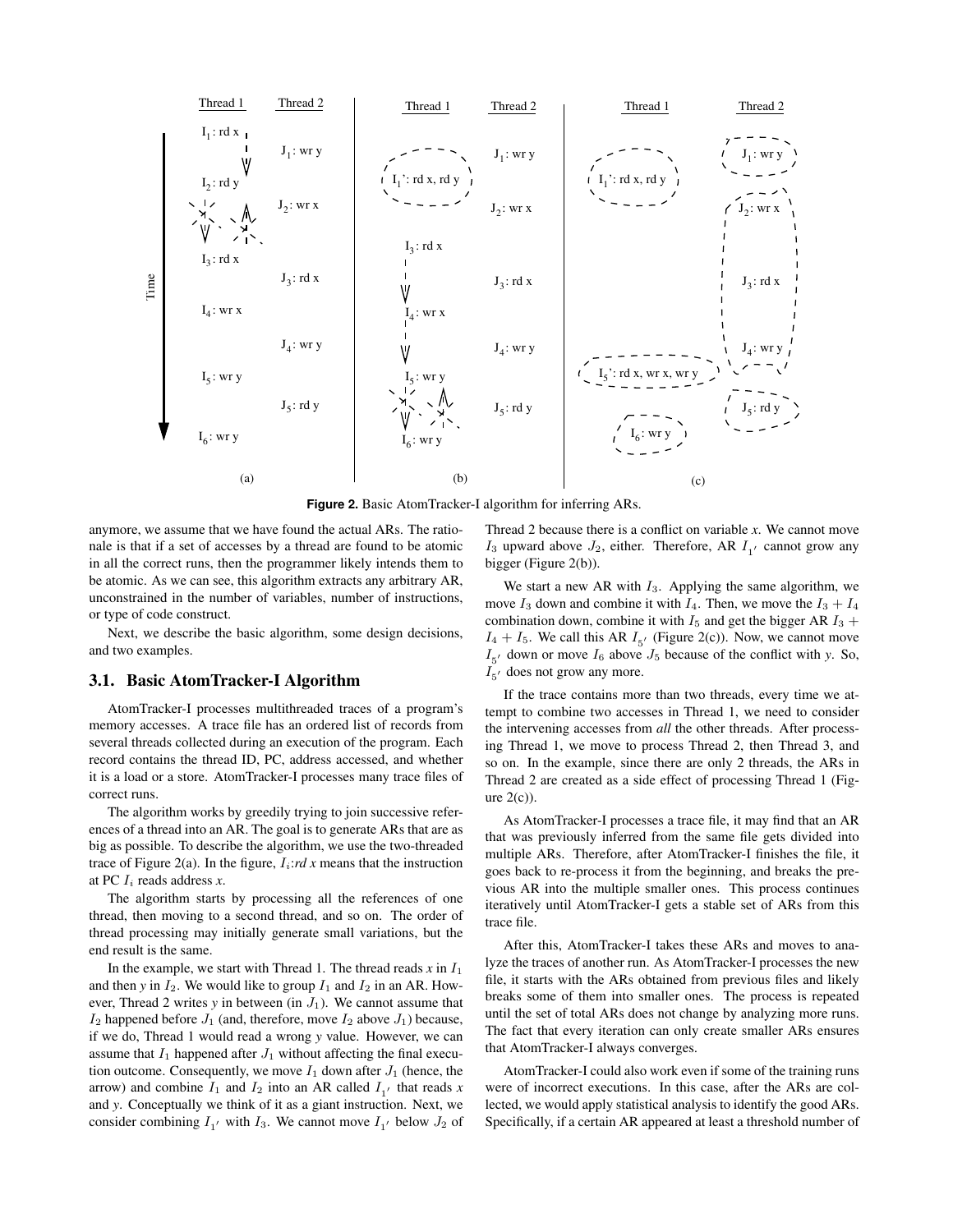

**Figure 3.** Design decisions in AtomTracker-I.

times in the test runs, we would consider it a good AR; otherwise, we would discard it.

#### 3.2. Design Decisions

#### 3.2.1. Handling Synchronization Variable Accesses

When AtomTracker-I attempts to move references up and down, it disregards synchronization accesses. This prevents synchronization bugs in the program from making AtomTracker-I infer incorrect ARs.

To see why, consider Figure 3(a). Thread 1 incorrectly uses two separate critical sections to add *Deposit1* to *AccountBal* — one to read the balance *(1)* and one to write it *(3)*. During training runs, a harmless critical section that prints the balance *(2)* interposes between the two. If we made the synchronization accesses visible to AtomTracker-I, it would detect conflicts on lock variable *L*, and incorrectly create separate ARs for *(1)* and *(3)*. Later, during production runs, if critical section *(4)* interposed between *(1)* and *(3)*, we would not detect an atomicity violation. However, by disregarding synchronization accesses, AtomTracker-I moves code *(1)* below *(2)*, and correctly merges *(1)* and *(3)* into the same AR.

#### 3.2.2. Using Critical Section Information

Programmers mark as critical sections portions of the code that they want to be atomic. Typically, an atomicity violation occurs because the critical section that the programmer wrote is not large enough, although what is inside should indeed be atomic. Consequently, AtomTracker-I uses the lock/unlock statements in a program as a hint that they enclose code that should not be split into multiple ARs.

Specifically, the AtomTracker-I algorithm includes a preprocessing pass on the trace files. The pass identifies each lock/unlock pair that protects a critical section whose data is not being accessed concurrently by another thread. The sections protected by such lock/unlock pairs are recorded in a table. Later, when the AtomTracker-I algorithm runs, it uses this table. Specifically, it considers each of the sections in the table as an indivisible instruction. When it tries to expand an AR and finds one of these critical sections, it either takes-in the whole section or no instruction from it.

#### 3.2.3. Using Loop Information

Typically, a programmer either makes a whole loop atomic or creates one or multiple ARs within an iteration of the loop. ARs very rarely cross an iteration boundary in a loop. To exploit this fact, in the same preprocessing pass described above, AtomTracker-I also identifies loops and checks whether they conflict with concurrent accesses from other threads. If none of the instances of a loop has conflicting accesses, then AtomTracker-I stores the loop boundaries in a database for later use. Later, when the AtomTracker-I algorithm runs, it will consider the whole loop as one giant indivisible instruction; when it tries to expand an AR, it either takes in the whole loop or no instruction from it.

On the other hand, if the loop has conflicting accesses in the trace, then the AtomTracker-I preprocessing pass records the iteration boundaries of the loop in the database for later use. Later, when the AtomTracker-I algorithm runs, it will always end an AR at the iteration boundary, so that no AR crosses the boundary. This, of course, does not disallow multiple ARs within an iteration.

To keep things simple, we flatten the inner loops and only consider outer loops. To make the preprocessing pass possible, loops are dynamically identified automatically using the algorithm of Moseley *et al* [13] during training runs, and this information is recorded in the trace files.

#### 3.2.4. Handling Different Call Sites

Depending on what site a subroutine is called from, it may behave differently and, therefore, AtomTracker-I may create different ARs. For example, assume that when a subroutine is called from Site 1, AtomTracker-I creates the AR in Figure 3(b), while when it is called from Site 2, it creates the one in Figure 3(c). For simplicity, we make AtomTracker-I context insensitive. This means that, for each subroutine, we use the combination of all the ARs found in all of the calls. In the example, we use the ARs in Figure 3(d).

#### 3.2.5. Atomic Region Representation

The goal of AtomTracker-I is to augment the *static* code of the program with AR entries and exits. This is not trivial because each training run may take different control paths.

For example, Figure 3(e) shows a segment of static code and two dynamic executions that took different control paths and found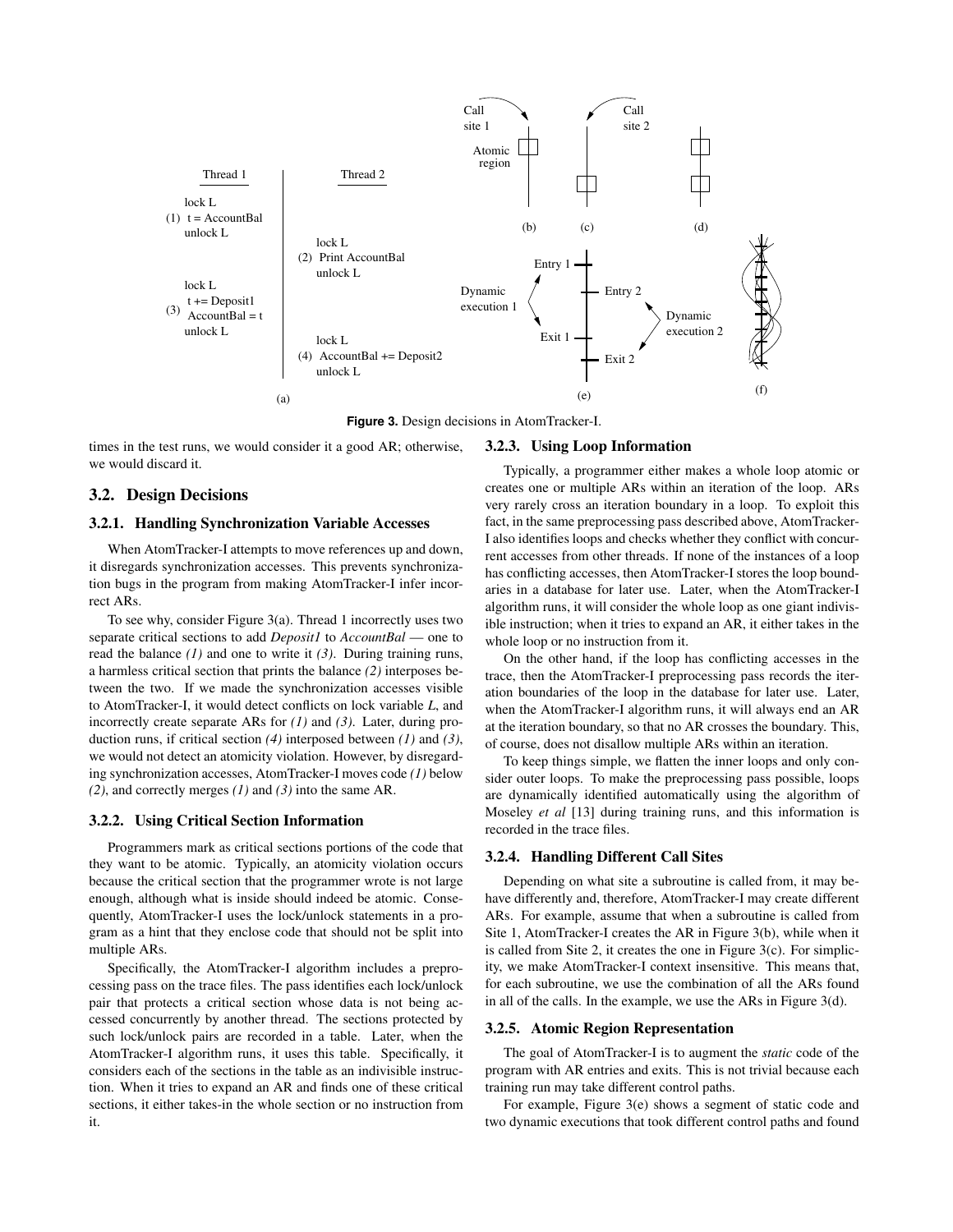different AR entries and exits. Pictorially, Figure 3(f) shows many dynamic executions (shown as curved lines) that intercept the static code differently, inserting different AR entries and exits.

To ensure that the resulting information makes sense to AtomTracker-D, the AR exit markers inserted by AtomTracker-I in the code also include the PC of the corresponding AR entry point. In this way, if dynamic execution *2* in Figure 3(e) finds Exit *1*, it ignores it because it is not paired with Entry *2*.

## 3.3. Putting It all Together

To summarize, this is how the complete AtomTracker-I algorithm works. When first presented with a trace file, AtomTracker-I performs a preprocessing pass to record lock/unlock pairs as per Section 3.2.2 and loop boundaries and iteration boundaries as per Section 3.2.3. Then, AtomTracker-I runs the algorithm of Section 3.1, as many times as it needs to converge (typically 2–4 times).

The reason why the algorithm may need to run multiple times over the same trace is because key information for AR inference may only appear toward the end of the trace. This is seen in the trace of Figure 4. Suppose that the correct ARs for Thread 1 are those in Figure 4(a). However, as AtomTracker-I eagerly builds the first AR, such AR will gobble-up the  $I_3$  read to  $x$  — since Thread 2 only reads *x*. AtomTracker-I will not include the I<sup>4</sup> write to *y* in the same AR because  $J_2$  from Thread 2 conflicts. Consequently, AtomTracker-I will record that  $I_3$  is the end of the AR starting at  $I_1$  (Figure 4(b)).

|                                                                | Thread 1                                                     | Thread 2                     | Thread 1                                                                                                     | Thread 2                     |
|----------------------------------------------------------------|--------------------------------------------------------------|------------------------------|--------------------------------------------------------------------------------------------------------------|------------------------------|
| Correct<br>atomic<br>region 1<br>Correct<br>atomic<br>region 2 | $I_1$ : rd x<br>$I_2$ : wr y<br>$I_3$ : rd x<br>$I_4$ : wr y | $J_1$ : rd x<br>$J_2$ : rd y | $I_1$ : rd x $^{-1}$<br>$I_2$ : wr y<br>$I_3$ : rd x<br>$\begin{bmatrix} 1 & - & - \\ 1 & 1 & \end{bmatrix}$ | $J_1$ : rd x<br>$J_2$ : rd y |
|                                                                | (a)                                                          |                              | (b)                                                                                                          |                              |
|                                                                | Thread 1<br>$I_1$ : rd x                                     | Thread 2                     | Thread 1<br>$\mathsf{I}_1$ : rd x                                                                            | Thread 2                     |
|                                                                | $I_2$ : wr y                                                 | $J_1$ : wr x                 | $L_2$ : wr y                                                                                                 | $J_1$ : rd/wr x              |
|                                                                | $I_3$ : rd x<br>$I_4$ : wr y                                 | $J_2$ : rd y                 | $\overline{1_3}$ : rd x $\overline{1}$<br>$\frac{1}{1}I_4$ : wr y $\frac{1}{1}$                              | $J_2$ : rd y                 |
|                                                                | (c)                                                          |                              | (d)                                                                                                          |                              |

**Figure 4.** ARs correct themselves thanks to the multiple iterations of AtomTracker-I.

As AtomTracker-I runs, it can fix itself. Indeed, if later-on in the trace file, Thread 2 writes to  $x$  in between the two correct ARs as in Figure 4(c), AtomTracker-I will record that  $I_2$  is the end of the AR starting at  $I_1$ . Then, in a second iteration of AtomTracker-I on the trace file (as per Section 3.1), as AtomTracker-I reaches  $I_1$ in Figure  $4(a)$ , it will pick up the two ARs from its database — the smaller one that terminates at  $I_2$  and the larger one that finishes at  $I_3$ . Since AtomTracker-I reaches  $I_2$  next, it will confirm the smaller AR and discard the larger AR. The result will be the ARs of Figure 4(d), which are correct. This is an example of how multiple iterations help AtomTracker-I converge to the correct ARs.

After this, AtomTracker-I moves to process another trace file. The same convergence described above may occur across trace files. When the processing of several new trace files does not result in changes in the inferred ARs, AtomTracker-I completes.

#### 3.4. Examples

In this section, we show the outcome of running the complete AtomTracker-I on two applications: Apache and LU-contiguous from SPLASH-2. To generate the ARs, we follow the training experiments outlined in Section 6.1. We need about 25 and 10 runs of Apache and LU-contiguous, respectively. For Apache, we focus on bug Apache#2 from our evaluation. Figures 5(a) and (b) show a dynamic execution of worker threads from the applications, showing where the ARs terminate. In the figure, dashed boxes are the ARs, which are labeled by their first instruction (shown as file name and line number). The figure also shows where the critical sections (CS) of the code are.



**Figure 5.** ARs found in Apache (a) and LU-contiguous (b).

The figure shows that the boundaries of ARs automatically converge to synchronizations and data races. Recall from Section 3.2.2 that AtomTracker-I considers a critical section without data races as a single instruction. In Apache, the synchronizations are critical sections. In LU-contiguous, all synchronizations but one are barriers. Conflicts between references before and after barriers cause AR boundaries to converge at barriers. Also, both programs have data races, which create AR boundaries. Finally, ARs are not equivalent to CSs: some ARs in Apache contain multiple CSs.

## 4. AtomTracker-D: Automatic Detection of Atomicity Violations

AtomTracker-D takes program annotations in the binary like those inserted by AtomTracker-I and automatically detects violations of ARs at *runtime*. Beyond this, AtomTracker-D is independent of AtomTracker-I.

The idea behind AtomTracker-D is as follows. As two ARs execute concurrently, AtomTracker-D checks whether they *can be made to appear to execute in sequence*, one after the other, in any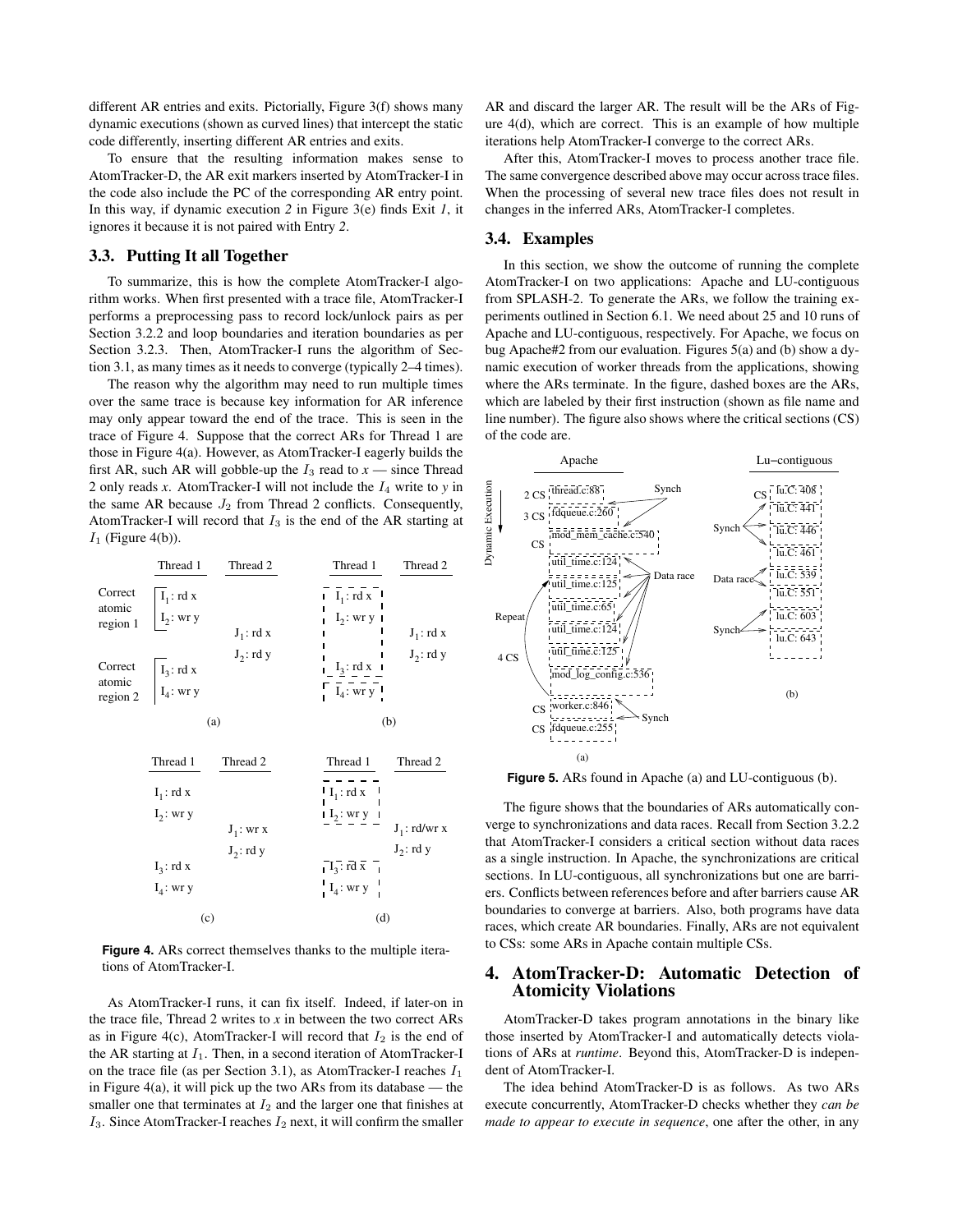



of the two possible orders. Only if they cannot, AtomTracker-D declares an atomicity violation.

To do its checks, AtomTracker-D uses a novel algorithm. The algorithm considers each access of the two (or more) concurrent ARs in sequential order and checks for conflicts. The algorithm can be efficiently implemented in hardware by leveraging the cache coherence protocol messages. In this section, we describe the algorithm as it could be implemented in a tool like Pin [12], while in Section 5, we describe a hardware implementation.

#### 4.1. Description of the Algorithm

In this description, we assume that we have two processors executing two ARs concurrently; the algorithm will be later generalized to any number of concurrent ARs. Let us call the processors  $P_R$  and  $P_S$ , and the ARs  $AR_R$  and  $AR_S$ , respectively. In the AtomTracker-D algorithm,  $P_R$  keeps a local flag called *Order<sub>RS</sub>* that tells, at any time, whether  $AR_R$  appears (so far) to execute *before* or *after*  $AR_S$ .  $P_S$  keeps a symmetrical flag called Order $_{SR}$ .

Let us focus on  $Order_{RS}$ . Order<sub>RS</sub> is updated in three cases, as shown in Figure 7. Case  $P_R \rightarrow P_S$  is when a reference by  $P_S$  accesses a variable that has already been referenced by  $P_R$  in  $AR_R$ . In this case, we check the following references *to the variable*: (1) the current one by  $P_S$  and (2) all of the previous ones by  $P_R$  in  $AR_R$ . If at least one is a write, then  $P_S$  is dependent on  $P_R$  and, therefore, AtomTracker-D tries to set Order<sub>RS</sub> to Before. If, instead, all of them are reads, then  $P_S$  is not dependent on  $P_R$  and AtomTracker-D tries to set Order<sub>RS</sub> to *Unordered*.





The second case (Case  $P_S \rightarrow P_R$ ) is the dual case: a reference by  $P_R$  accesses a variable that has already been referenced by  $P_S$ in  $AR<sub>S</sub>$ . As before, we check if at least one of the relevant references to the variable is a write. If so,  $P_R$  is dependent on  $P_S$  and AtomTracker-D tries to set Order<sub>RS</sub> to *After*. Otherwise (i.e., the references to the variable are all reads),  $P_R$  is not dependent on  $P_S$ and AtomTracker-D tries to set Order<sub>RS</sub> to *Unordered*.

The final case (Case  $P_R-$ ) is when  $P_R$  accesses a variable that  $P<sub>S</sub>$  has not accessed in  $AR<sub>S</sub>$  yet. In this case, AtomTracker-D tries to set Order<sub>RS</sub> to *Unordered*.

We say that the algorithm *tries* to set  $Order_{RS}$  to a value because what it really does is to set  $Order_{RS}$  to the logical AND of the value and the old contents of  $Order_{RS}$ . This is done to detect any ordering inconsistency: the AND of *Unordered* with any other value is that other value, while the AND of *Before* and *After* signals an ordering inconsistency. In this latter case, the two ARs cannot be serialized, and we have an atomicity violation.

#### 4.2. Illustrative Examples

Figure 6 shows two examples where processors P1 and P2 execute atomic regions AR1 and AR2, respectively. It also shows the updates to Order $P_1P_2$ . We start with Figure 6(a). The first access  $(I_1)$  in the figure is a write to *x* by P1. This access falls into Case *P1-* because P2 has not accessed *x* in AR2 yet. Therefore, Order $_{P_1P_2}$  is set to *Unordered*. In access  $J_1$ , P2 reads  $x$ . This is Case  $P_1 \rightarrow P_2$  with a write, and AtomTracker-D logically-ANDs *Before* to Order $_{P_1P_2}$ . The result is *Before*. In access  $I_2$ , P1 reads *x*, which is Case  $P_2 \rightarrow P_1$  with all reads, and AtomTracker-D logically-ANDs *Unordered* to Order<sub>P1P2</sub>. The result is *Before*. In access I3, P1 reads *y*, which is Case *P1-*, and AtomTracker-D logically-ANDs *Unordered* to Order<sub>P1P2</sub>. The result is *Before*. Next, in access  $J_2$ , P2 writes y, which is Case  $P_1 \rightarrow P_2$  with a write, and AtomTracker-D logically-ANDs *Before* to Order<sub>P1P2</sub>. The result is *Before*. Next, in access  $I_4$ , P1 reads *x*, which is Case  $P_2 \rightarrow P_1$  with all reads. AtomTracker-D logically-ANDs Un*ordered* to Order $_{P_1P_2}$ . This was the last access in AR1 and the algorithm concludes that there is no atomicity violation because AR1 can appear to execute *before* AR2.

Consider now Figure 6(b), which changes  $I_4$  from a read to a write. Access  $I_4$  is Case  $P_2 \rightarrow P_1$  with a write. Consequently, AtomTracker-D logically-ANDs *After* to Order<sub>P1P2</sub>, which triggers a violation. Effectively, this access requires AR1 to be *after* AR2, which is incompatible with the other accesses.

In these examples, as soon as the first processor completes its AR, the algorithm can declare the presence or absence of a violation. However, this is not always the case. Specifically, if the Order flag of the processor that finishes first has the value *After*, AtomTracker-D cannot declare the outcome until the other processor also finishes its AR.

This case is shown in Figure 8, which shows both  $Order_{P_1P_2}$ and Order $_{P2P_1}$ . The example shows a dependence from P1 to P2, and one in the opposite direction. Consequently, there is an atomicity violation. We focus first on P1 and its flag Order $_{P1P2}$ . Reference  $I_1$  sets the flag to *Unordered*, and  $J_1$  ANDs *Unordered* to it. Reference  $I_2$  is a read to *y* by P1, which is Case  $P_2 \rightarrow P_1$  with a write. Consequently, AtomTracker-D logically-ANDs *After* to Order $P_1P_2$ . At this point, AR1 completes. However, AtomTracker-D cannot strictly declare an outcome because the AR that appears to execute first (AR2) is not complete yet.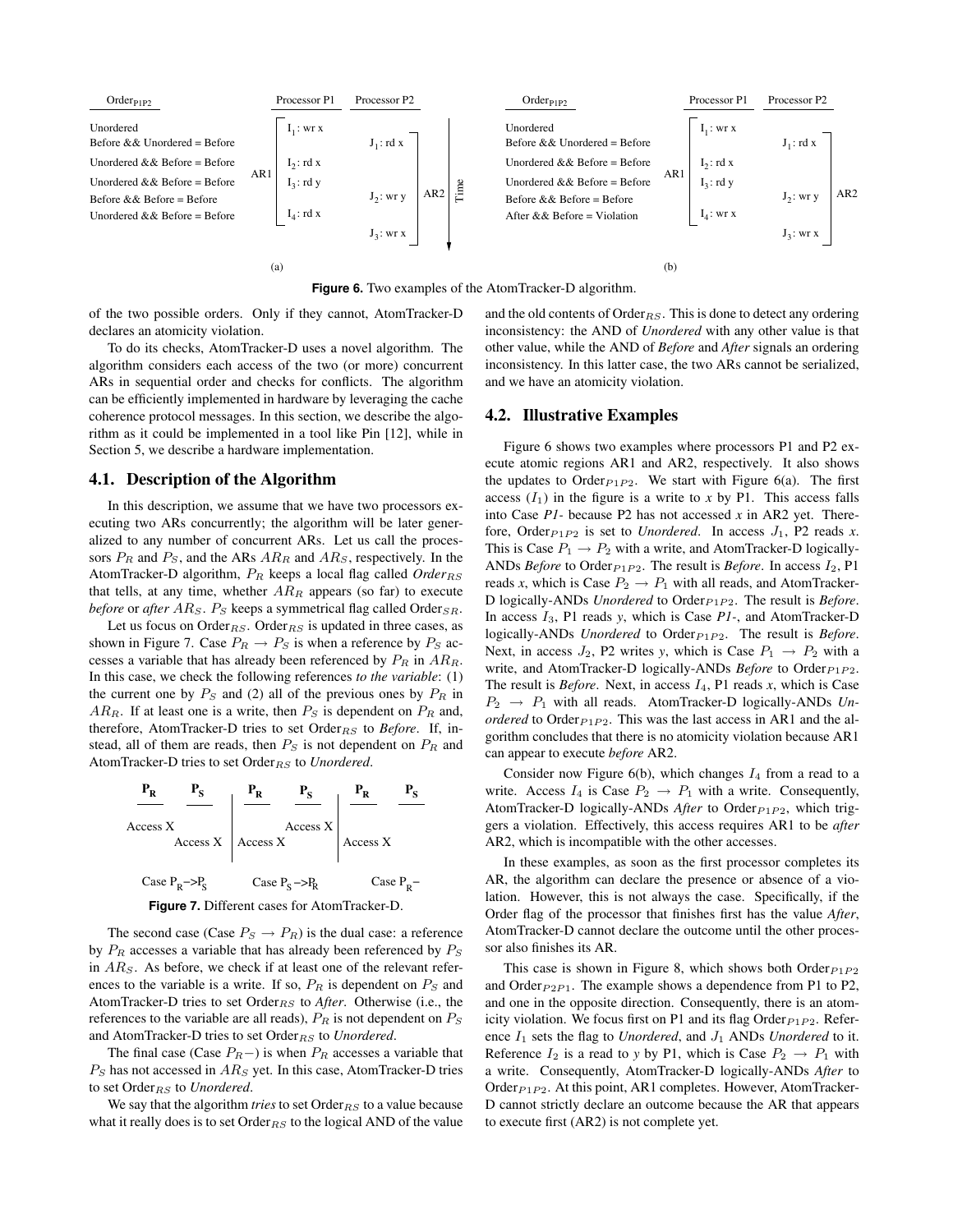

**Figure 8.** Both processors need to complete their ARs for AtomTracker-D to declare the outcome.

We now examine P2 and its flag Order $_{P2P1}$ . Reference  $J_1$ sets Order<sub>P2P1</sub> to *Unordered*. Reference I<sub>2</sub> ANDs *Before* to Order<sub>P2P1</sub>. Finally, reference  $J_2$  ANDs *After* to Order<sub>P2P1</sub>. At this point, AtomTracker-D correctly declares a violation. Note, however, that the information that P1 had read *x* in AR1 *has to be kept around* until AR2 completes.

#### 4.3. Generalization to More Atomic Regions

In the most general case, all *N* processors in a multicore may be executing atomic regions  $AR_0$ ,  $AR_1...AR_{N-1}$  concurrently, and AtomTracker-D has to detect atomicity violations between any two ARs. Consequently, each processor *i* keeps N-1 Order<sub>i∗</sub> flags, where *\** takes the values from *0* to *N-1* except *i*.

Given a processor  $P_i$ , its Order<sub>i\*</sub> flags are updated following the above description. Specifically, when another processor  $P_j$  accesses a variable that has been accessed by  $P_i$ , Order<sub>ij</sub> is ANDed with *Before* or *Unordered*. When  $P_i$  accesses a variable that has been accessed by  $P_j$ , Order<sub>ij</sub> is ANDed with *After* or *Unordered*. Finally, when  $P_i$  accesses a variable that  $P_i$  has not accessed yet, Order<sub>ij</sub> is ANDed with *Unordered*.

#### 5. Hardware Implementation

Both AtomTracker-I and AtomTracker-D can be easily implemented in software. However, if we want to run AtomTracker-D on-the-fly in production runs, a software implementation is too slow. Consequently, we propose an efficient hardware implementation of AtomTracker-D.

A key insight is that the AtomTracker-D algorithm does not really need to observe every single access in the two (or more) concurrent ARs. Instead, it only needs to observe those accesses that induce cache coherence transactions in the network — with some exceptions that we will handle. Consequently, we propose to add a hardware module called *Atomicity Violation Detection Module* (AVM) attached to the on-chip network of the multicore. The AVM sees all the relevant accesses and runs the AtomTracker-D algorithm in hardware. It supports atomicity violation detection without slowing down execution.

For simplicity, our AVM design is centralized. It is possible to distribute the design to make it scalable.

#### 5.1. Leveraging Cache Coherence Transactions

Many of the references processed in the AtomTracker-D algorithm of Section 4.1 are guaranteed not to change the value of the Order flag. For example, when a processor writes the same variable multiple times without any intervening access from other processors, then, after the first write, the value of the Order flag will not change. Consequently, it suffices that we capture only the references that *can* change the value of Order.

One group of accesses that can change Order are those that introduce RAW, WAW, or WAR dependences on a variable between

two processors. These are cases  $P_R \to P_S$  and  $P_S \to P_R$  with a write in Figure 7. In particular, in a sequence of such dependences on a given variable between a given source and a given destination processor, AtomTracker-D only needs to observe one dependence. Fortunately, by construction (and ignoring false sharing for now) the first one of these dependences induces a change in the variable's cache coherence state, and a resulting coherence transaction in the network. Consequently, it can be observed easily.

The other group of accesses that can change Order are those that introduce RAR dependences on a variable between two processors (cases  $P_R \rightarrow P_S$  and  $P_S \rightarrow P_R$  with only reads in Figure 7) or accesses to variables that have not been accessed in the other AR (case  $P_R$ − in Figure 7). In a sequence of such accesses to a given variable for a given source and destination processor, AtomTracker-D only needs to observe one. Again, we choose the first one. This access may miss in the cache. If so, the AVM attached to the on-chip network will see the address and process the reference. However, this access will not miss if the variable is in the cache is a certain state when the processor enters the AR. Specifically, a read that finds the variable in a state equivalent to Shared or Dirty in the cache, or a write that finds it Dirty, will not miss.

To ensure that these accesses are visible to the AVM, we modify the cache to operate slightly differently when executing an AR. We add two *FirstAccess* bits per cache line — one for reads and one for writes. Every reference in the AR sets the corresponding *FirstAccess* bit in the line touched. If the reference hits in the cache and the corresponding bit was not set, the line address (and whether the access was a read or a write) is sent to the network, so that the AVM captures it; if the reference misses in the cache, the AVM sees it by default. *FirstAccess* bits are cleared when an AR finishes.

Finally, caches naturally replace lines and references that should otherwise not miss may miss. This means that the AVM will see more accesses than the strict minimum necessary for running AtomTracker-D. This does not affect correctness in any way.

## 5.2. An Atomicity Violation Detection Module (AVM) Based on Address Signatures

A naive AVM design would have, for each processor, a buffer with the list of references since the current AR started. The references would be processed using the AtomTracker-D algorithm. However, we propose a more efficient approach based on hardware address signatures. These are registers of about 2048 bits that accumulate the result of hashing addresses of references using Bloom filters [1]. Conceptually, a signature acts like a compressed buffer to store memory references. Per processor, the AVM has one signature (*RSig*) that hash-accumulates the addresses read in the AR and one (*WSig*) for the addresses written. Every network transaction by a processor executing an AR is captured by the AVM and the address is encoded in the correct signature. The AVM is shown in Figure 9. Each pair of signatures has N-1 associated Order flags.

AtomTracker-D is implemented as follows. Assume that the AVM observes a transaction by processor  $P_i$  to address *Addr*. The address is hashed and accumulated into the appropriate signature  $(RSig_i \text{ or } WSig_i)$ . Assume it is a write. In this case, the AVM hardware uses membership signature operations [2] to see if *Addr* is present in RSig<sub>n</sub> or WSig<sub>n</sub>, for all processors  $P_n \neq P_i$ . For each processor  $P_j$  where the answer is "yes", we have found a WAR or WAW. The AVM hardware does the following. Since this is Case  $P_j \rightarrow P_i$  with write access, the AVM ANDs Order<sub>ij</sub> with *After* and, in addition, ANDs Order<sub>ji</sub> with  $Before$ . Finally, for each pro-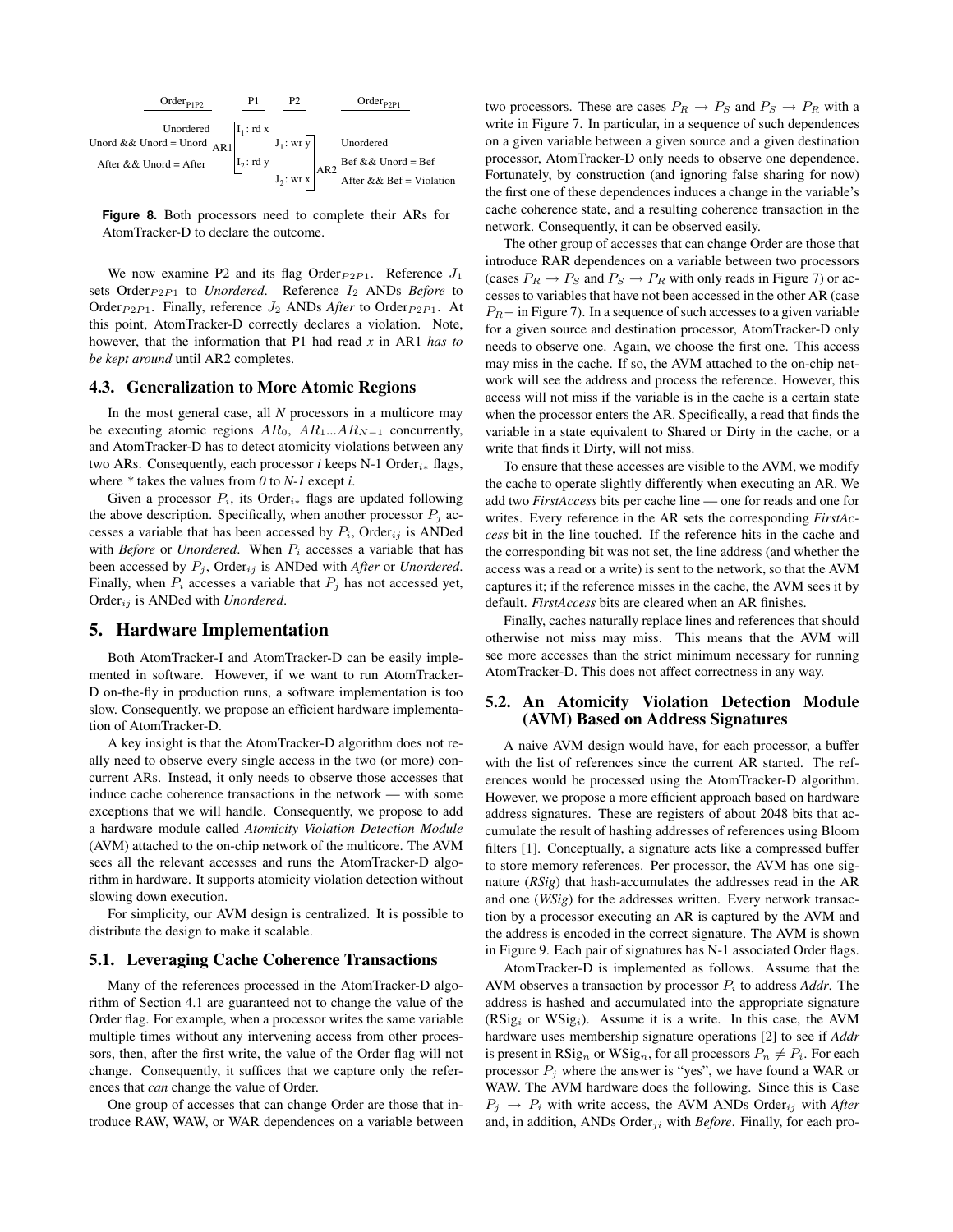

Atomicity Violation Detection Module (AVM)

**Figure 9.** Signature-based hardware implementation of AtomTracker-D in a multicore.

cessor  $P_k$  where the answer is "no", since this is Case  $P_i$  –, the AVM ANDs Orderik with *Unordered*.

If the access is a read, the procedure is similar. AtomTracker-D first checks if *Addr* is present in  $W{\rm Sign}$ . For each processor  $P_i$ where the answer is "yes", we have found a RAW, and the AVM hardware ANDs Order<sub>ij</sub> with *After* and Order<sub>ji</sub> with *Before*. For the other processors, AtomTracker-D checks if *Addr* is present in RSig<sub>n</sub>. For each processor  $P_j$  where the answer is "yes", we have found Case  $P_j \rightarrow P_i$  with RAR only, and the hardware ANDs Order<sub>ij</sub> and Order<sub>ji</sub> with *Unordered*. Finally, for the other processors  $P_k$ , this is Case  $P_i$  –, and the hardware ANDs Order<sub>ik</sub> with *Unordered*. These operations are done in parallel.

Signatures do not keep precise information and, as they contain more addresses, they appear to include a larger number of other addresses as well — also called aliases. This may cause false positives, an issue we address in Section 5.4. To minimize such events, the AVM keeps several (four in our design) physical signatures for each logical signature. Each hashed incoming address is accumulated into one of the four signatures of the logical one, *depending on its address*. The number of operations on signatures does not change. Overall, at the cost of more hardware, this design reduces address aliasing.

As soon as the AVM detects a violation, it records it. When a processor ends its AR, its signatures are cleared. However, recall from Figure 8 that if the Order flag is set to *After* when a processor finishes its AR, and the concurrent AR is not yet finished, we cannot discard the state until the concurrent AR ends. Consequently, in this case, the AVM saves the processor's *RSig* and *WSig* into Shadow Signatures (*R'Sig* and *W'Sig* in Figure 9). These shadow signatures are checked by references from the concurrent AR until the latter finishes.

# 5.3. Software Interface

The AVM is driven by two instructions that are inserted in the program by either AtomTracker-I or another software tool. They are *atomic enter* and *atomic exit* (Table 1). *Atomic enter* marks the entry to an AR. It triggers the allocation of signatures and Order flags in the AVM. It saves the PC of *atomic enter* in a processor register that we call *AtomTrackerEntry*. This register will be used to identify the matching *atomic exit* instruction. In addition, *atomic enter* sets the cache operation to AR mode. In this mode, cache accesses set the *FirstAccess* bits of the lines touched. If the cache intercepts the access and the corresponding *FirstAccess* bit is clear, the hardware sends the line address (plus whether this is a read or a write) to the network, so that the AVM captures it. As indicated in Section 3.2.5, AR entries and exits may be unpaired and, therefore, execution may already be in an AR. In this case, *atomic enter* has no effect.

| Instruction         | Description                                 |  |  |
|---------------------|---------------------------------------------|--|--|
|                     | If (found outside an atomic region)         |  |  |
|                     | Allocate signatures/flags in AVM            |  |  |
|                     | $AtomTrackerEntry = PC$                     |  |  |
| <i>atomic enter</i> | Set cache to AR mode. Per mem. access:      |  |  |
|                     | If [(cache intercepts access) and           |  |  |
|                     | $(FirstAccess bit = 0)$ ]                   |  |  |
|                     | Send line address $+ R/W$ to network        |  |  |
|                     | $FirstAccess$ bit = 1                       |  |  |
|                     | If $[(PC = AtomTrackerEntry)$ or            |  |  |
|                     | $(NumMismatches = MAXMISMATCH)$             |  |  |
|                     | Set cache to plain mode:                    |  |  |
| atomic_exit PC      | $First Access$ bits = 0 for all cache lines |  |  |
|                     | Disable <i>FirstAccess</i> bit use          |  |  |
|                     | $AtomTrackerEntry = 0$                      |  |  |
|                     | Deallocate own structures in AVM            |  |  |

**Table 1.** Instructions added to manage the AVM.

*Atomic exit* marks the exit of an AR. It takes the PC of the matching *atomic enter* instruction. This instruction only has an effect if its PC argument is equal to the *AtomTrackerEntry* contents, or if we found a threshold number of mismatching *atomic exit* instructions in a row. This is done to ensure that the current AR eventually finishes. In these cases, *atomic\_exit* exits the AR by setting the cache operation to plain mode (no *FirstAccess* use), clearing *AtomTrackerEntry*, and deallocating its AVM structures.

## 5.4. Design Issues

Address aliasing in the signatures could result in false positives (FPs), namely claims of atomicity violations when there are none. The actual signature implementation affects the number of FPs. Consequently, we have chosen the design described in [14], which has few FPs. On the other hand, signatures cannot lead to false negatives, namely false claims of no atomicity violations.

Network accesses only expose *line* addresses. Therefore, all AtomTracker-D operations are done at cache-line granularity. This makes the implementation subject to false sharing, which can also result in false positive claims, but not false negatives.

The *atomic enter* and *atomic exit* instructions use fences, as if they were synchronizations. Therefore, the AtomTracker-D hardware also works with relaxed memory consistency model machines.

#### 6. Evaluation

In this section, we evaluate AtomTracker-I and AtomTracker-D. We implement the AtomTracker-I algorithm in C++, and run it on traces of parallel applications generated by a Pin [12] tool. After AtomTracker-I determines the ARs, we use AtomTracker-D to find violations. We evaluate two implementions of AtomTracker-D, namely a software one using Pin and a hardware one using a whole-system simulator of the multicore architecture of Section 5 based on Simics [16]. The parameters of the multicore architecture simulated are shown in Table 3.

We use three representative applications (Apache, MySql, and Mozilla) and focus on eight documented atomicity violation bugs. These bugs have been used in the evaluation of past works like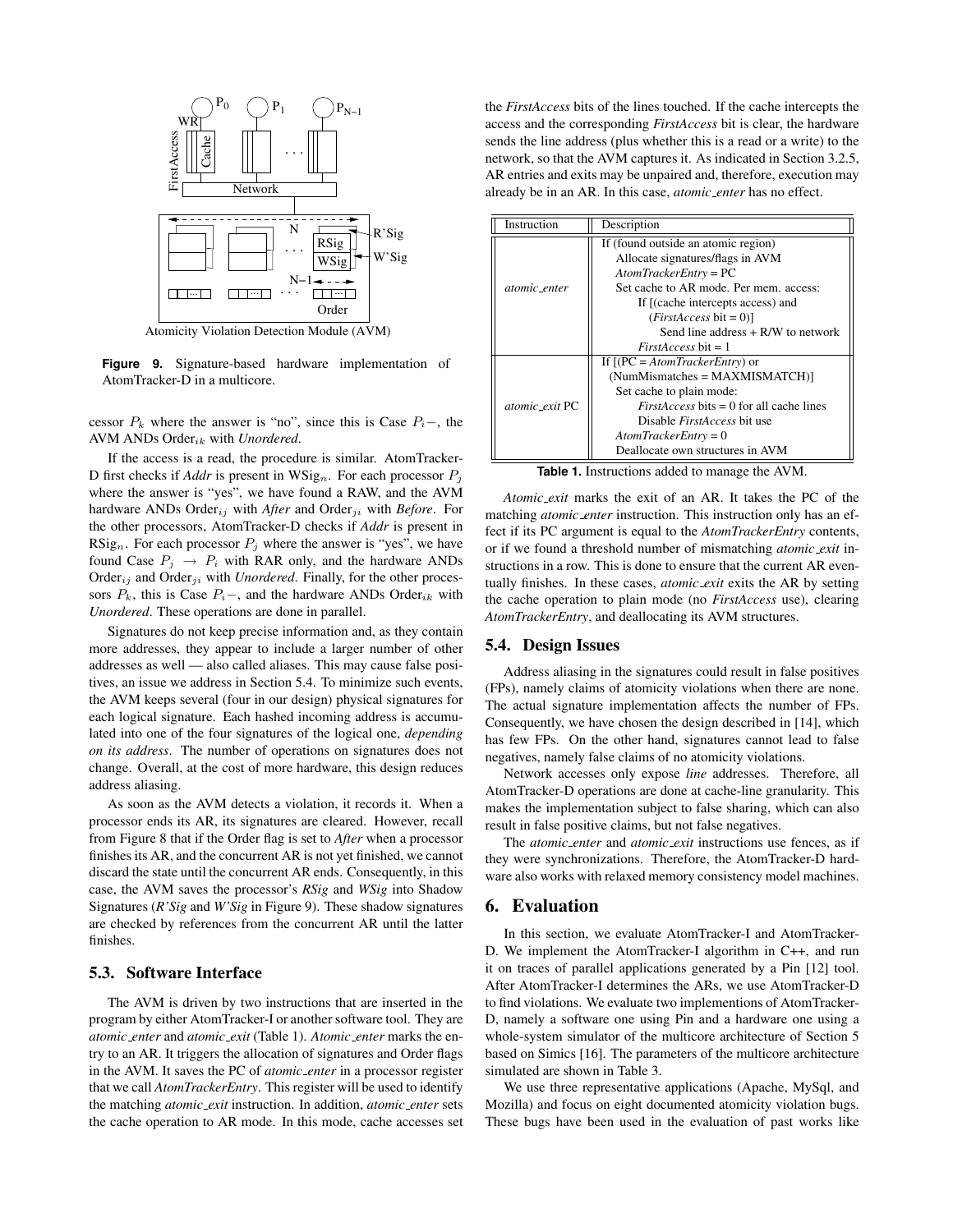| Bug       | Version | Files Involved   | # Variables | Description                                                                                     |
|-----------|---------|------------------|-------------|-------------------------------------------------------------------------------------------------|
| Apache#1  | 2.0.48  | mod_log_config.c | Single      | Unprotected read and write of buffer length can corrupt log file.                               |
| Apache#2  | 2.0.46  | mod_mem_cache.c  | Single      | Unprotected read and write of reference counter can cause                                       |
|           |         |                  |             | null pointer dereference.                                                                       |
| Mozilla#1 | 0.8     | jsstr.h, jsstr.c | Multiple    | Non-atomic update of total number of strings and total string length                            |
|           |         |                  |             | permit them to be inconsistent.                                                                 |
| Mozilla#2 | 0.8     | jsinterp.h,      | Multiple    | Non-atomic access of cache structure can cause cache and empty flag                             |
|           |         | jsinterp.c       |             | to be inconsistent.                                                                             |
| Mozilla#3 | 0.9     | jsdhash.c        | Multiple    | Concurrent access of <i>entryCount</i> and <i>removedCount</i> can cause the table              |
|           |         |                  |             | to incorrectly shrink.                                                                          |
| MySqI#1   | 4.0.12  | $log.cc$ ,       | Single      | Unprotected close and open of database bin log can cause some actions                           |
|           |         | sql_insert.cc    |             | not to be logged.                                                                               |
| MySql#2   | 3.23.56 | sql_insert.cc,   | Multiple    | Non-atomic update of rows and bin log can cause wrong order of logging.                         |
|           |         | sql_delete.cc    |             | Shown in Figure 1                                                                               |
| MySql#3   | 4.0.16  | slave.cc         | Multiple    | Non-atomic read of <i>log_file_name</i> and <i>log_file</i> can cause slave sql thread to fail. |

**Table 2.** Bug descriptions.

Щ

| Multicore          | 4 cores at 4 GHz             |
|--------------------|------------------------------|
| Core               | 4 issue out-of-order         |
| L1 cache (private) | 32 KB, 4 way, 2 cycle lat.   |
| L2 cache (private) | 512 KB, 8 way, 12 cycle lat. |
| Cache line         | 64 <sub>B</sub>              |
| Memory             | 80 cycle round trip lat.     |
| <b>Network</b>     | <b>Bus</b>                   |
| Bus bandwidth      | 128B/cycle                   |
| Coherence protocol | <b>MESI</b>                  |
| Signatures         | 2Kbit each like in [14]      |

**Table 3.** Multicore architecture evaluated.

AVIO [8], MUVI [6], and PSet [19]. They are described in Table 2. Of these bugs, the three Mozilla bugs, MySql#2, and MySql#3 are multi-variable atomicity bugs; the rest are single-variable atomicity bugs. We also use six SPLASH-2 codes to characterize Atom-Tracker: three kernels (FFT, LU-con, and LU-non-con) and three applications (Barnes, FMM and Water-ns). Lastly, we also use three synthetic microbenchmarks to evaluate AtomTracker.

Our evaluation aims to (i) demonstrate the training methodology, (ii) show the bug detection ability, (iii) characterize the false positives, (iv) quantify the execution overhead, and (v) show the completeness of our design.

# 6.1. Training Sensitivity

To make AtomTracker effective, we need enough training runs to obtain a good set of ARs. To obtain many training runs, we change the program inputs and also get different interleavings for the same input. For MySql, we change the number of concurrent requests to the server. For Apache#2, we use *httperf* to send different numbers of concurrent requests, while for Apache#1, we use different numbers of calls to *wget* to fetch different numbers of web pages concurrently. For Mozilla, we wrote a driver that calls the buggy library with different parameters and different numbers of iterations. In all tests, we check that we do not trigger the bugs. This is easily done because all the bugs manifest themselves with either a program failure or a wrong output. Fortunately, bugs are hard to exercise because they require special interleavings. For all the applications, we stop the training as soon as we get 5 consecutive training runs that generate no new ARs.

Figure 10 shows the convergence of ARs in the commercial (a) and the SPLASH-2 (b) codes as we execute training runs. We perform from 10 to 40 training runs. The SPLASH-2 codes converge faster than the commercial codes because of their smaller size. Table 4 shows the average size of the resulting ARs, in number of source code lines that access shared variables (the lines that the

programmer will check) and in number of shared variables. On average, ARs in the commercial codes have 52 lines and access 114 shared variables, whereas ARs in the SPLASH-2 codes have 5 lines and access 122 variables.



**Figure 10.** Convergence of ARs for the commercial (a) and the SPLASH-2 (b) codes as we execute training runs.

## 6.2. Bug Detection Ability

After AtomTracker-I infers the set of ARs, we provide the bugtriggering input and run AtomTracker-D. Our AtomTracker-D algorithm detects the resulting atomicity violation in every case. Table 5 compares the effectiveness of AtomTracker to that of AVIO [8], MUVI [6], and PSet [19] — based on data on the same bugs reported in the papers of those schemes.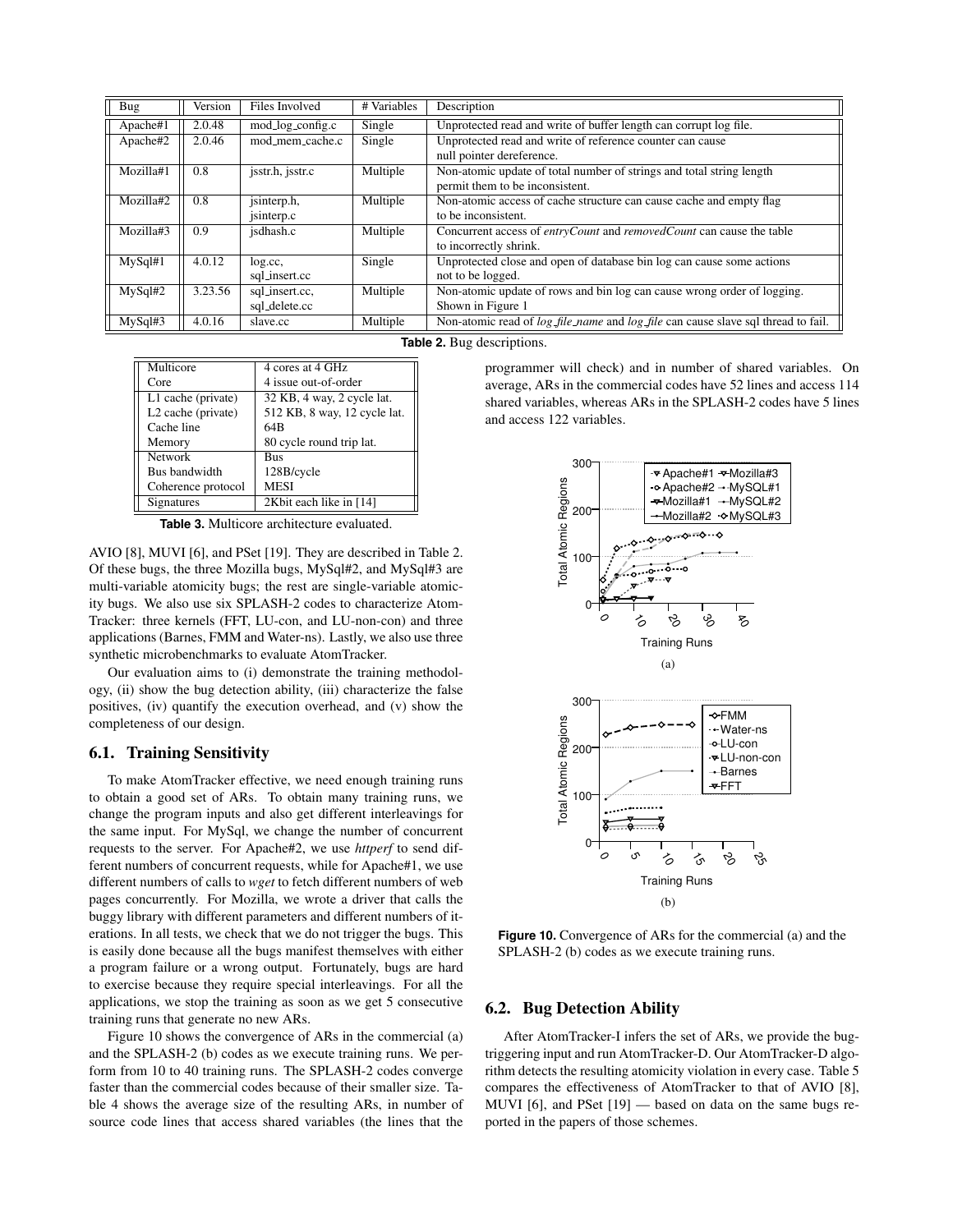| App              | $#$ Lines | # Shared  |
|------------------|-----------|-----------|
|                  | of Code   | Variables |
| Apache#1         | 44.3      | 62.4      |
| Apache#2         | 76.4      | 125.6     |
| Mozilla#1        | 62.2      | 82.9      |
| Mozilla#2        | 83.8      | 197.1     |
| Mozilla#3        | 46.4      | 102.1     |
| MySq1#1          | 43.9      | 230.4     |
| MySql#2          | 44.3      | 82.4      |
| MySql#3          | 17.0      | 31.8      |
| Avg              | 52.3      | 114.3     |
| SPLASH-2 kernels | 46        | 215.5     |
| SPLASH-2 apps    | 4.7       | 28.2      |
| Avg              | 4.7       | 121.8     |

**Table 4.** Average AR size.

| Bug       | <b>Atomicity Violation Detected?</b> |             |                |      |  |
|-----------|--------------------------------------|-------------|----------------|------|--|
|           | AtomTracker                          | <b>AVIO</b> | <b>MUVI</b>    | PSet |  |
| Apache#1  | Yes                                  | Yes         | No             | Yes  |  |
| Apache#2  | Yes                                  | Yes         | N <sub>0</sub> | Yes  |  |
| Mozilla#1 | Yes                                  | No          | Yes            | No   |  |
| Mozilla#2 | Yes                                  | No          | Yes            | No   |  |
| Mozilla#3 | Yes                                  | No          | Yes            | No   |  |
| MySq1#1   | Yes                                  | Yes         | N <sub>0</sub> | Yes  |  |
| MvSqH2    | Yes                                  | No          | No             | No   |  |
| MySql#3   | Yes                                  | No          | Yes            | No   |  |

**Table 5.** Comparison of bug detection ability. Recall that the *Mozilla* bugs, *MySql#2*, and *MySql#3* are multi-variable atomicity violations.

AVIO and PSet are reported to catch the three single-variable atomicity bugs. However, since, by construction, they cannot catch multi-variable bugs, they cannot catch the three *Mozilla* bugs, *MySql#2*, or *MySql#3*. MUVI focuses on catching multi-variable data races. Consequently, it does not handle the bugs with a single variable, namely *Apache #1*, *Apache #2*, and *MySql #1*. The other five bugs are both multi-variable data races and multi-variable atomicity violations. The MUVI paper reports that MUVI catches the *Mozilla* bugs and *MySql#3*, but not *MySql#2*. The reason why *MySql #2* (shown in Figure 1) is undetected by MUVI but is detected by AtomTracker is as follows. MUVI fails because the correlation between *t-*>*rows* and *binlog* is conditional: *t-*>*rows* and *binlog* do not always need to be accessed together; only when *t-*>*rows* is modified at the end, *binlog* needs to be modified atomically with it. This atomicity relation is easily extracted by AtomTracker-I by examining execution traces. MUVI does not extract this relation.

## 6.3. False Positives

AtomTracker is a heuristic-based approach and, therefore, subject to False Positives (FPs). To evaluate this issue, we apply AtomTracker-D to five bug-free runs per program — obtained by changing the inputs. Table 6 shows the average number of FPs observed per run, for three different scenarios: (i) software implementation, (ii) hardware implementation where, rather than signatures, we use an unbounded buffer to store addresses in the AVM, and (iii) hardware implementation with signatures as in Section 5.

The software implementation of AtomTracker-D has an average of only 0.8 and 1.6 FPs per run for the commercial and SPLASH-2 codes, respectively. These few FPs are due to undertraining. The more we train, the better the AR accuracy will be, and hence the fewer the FPs will be. The hardware implementation has two additional sources of FPs: false sharing due to using cache line ad-

| App                      | FP in         | FP in HW impl |            |  |
|--------------------------|---------------|---------------|------------|--|
|                          | SW impl       | Unbounded     | Signatures |  |
|                          |               | buffer        |            |  |
| Apache#1                 | 1.8           | 2.0           | 2.0        |  |
| Apache#2                 | 2.6           | 10.4          | 14.4       |  |
| Mozilla#1                | 0.4           | 1.8           | 1.8        |  |
| Mozilla#2                | 0.0           | 3.0           | 6.0        |  |
| Mozilla#3                | 0.0           | 0.0           | 0.0        |  |
| MySq1#1                  | $0.6^{\circ}$ | 12.2          | 15.0       |  |
| MySql#2                  | 0.8           | 7.6           | 9.6        |  |
| MySql#3                  | 0.2           | 17.2          | 18.0       |  |
| Avg                      | 0.8           | 6.8           | 8.4        |  |
| SPL <sub>2</sub> kernels | 0.0           | 14.7          | 15.3       |  |
| SPL2 apps                | 3.3           | 12.7          | 17.6       |  |
| Avg                      | 1.6           | 13.7          | 16.4       |  |

**Table 6.** False positives in different scenarios.

dresses and aliasing due to signatures. Column 3 of Table 6 includes only the impact of false sharing, since signatures are replaced by an unbounded address buffer. This leads to an average of 6.8 and 13.7 FPs per run for the commercial and SPLASH-2 codes, respectively. When we use signatures and, therefore, include the aliasing effect as well, the average FPs per run is 8.4 and 16.4.

Overall, the number of FPs in AtomTracker-D is comparable to other schemes. For example, for similar commercial codes, AVIO has 7 FPs per code (compared to 8.4 in AtomTracker-D), and SVD has 3.2 FPs per M instructions (compared to 0.16 FPs per M instructions in AtomTracker-D).

#### 6.4. Execution Time Overhead

Table 7 shows the overhead of the complete hardware and software implementations of AtomTracker-D. The overhead of the hardware one is measured in increase in execution time and in network traffic. The execution time increases by an average of only 0.2% and 4.0% for the commercial and SPLASH-2 codes, respectively. This makes AtomTracker-D suitable for *production runs*. This low overhead results from running the algorithm in hardware in the AVM. The main source of overhead is the additional network traffic caused by first-time accesses in an AR that are intercepted by the cache. This causes on average 3.3% and 9.2% more traffic for the commercial and SPLASH-2 codes, respectively. The SPLASH-2 codes induce higher traffic because they have relatively more data sharing.

| App          | HW impl          | SW impl       |                                 |       |
|--------------|------------------|---------------|---------------------------------|-------|
|              | Execution        | Traffic       | $\overline{\text{Slowdown}}(x)$ |       |
|              | time             | increase in   | Due to                          | Total |
|              | increase $(\% )$ | bytes $(\% )$ | Pin                             |       |
| Apache#1     | 0.1              | 1.3           | 8.7                             | 80.4  |
| Apache#2     | 0.1              | 1.0           | 6.9                             | 74.1  |
| Mozilla#1    | 0.1              | 5.5           | 2.9                             | 14.6  |
| Mozilla#2    | 0.5              | 6.3           | 1.3                             | 2.1   |
| Mozilla#3    | 0.1              | 2.7           | 1.5                             | 1.9   |
| MySq1#1      | 0.1              | 4.2           | 6.2                             | 15.9  |
| MySql#2      | 0.1              | 1.5           | 7.5                             | 13.9  |
| MySql#3      | 0.3              | 3.8           | 1.8                             | 2.8   |
| Avg          | 0.2              | 3.3           | 4.6                             | 25.7  |
| SPL2 kernels | 2.2              | 9.0           | 106.4                           | 573.1 |
| SPL2 apps    | 5.8              | 9.4           | 19.3                            | 256.1 |
| Avg          | 4.0              | 9.2           | 62.9                            | 414.6 |

**Table 7.** Execution overhead of AtomTracker-D.